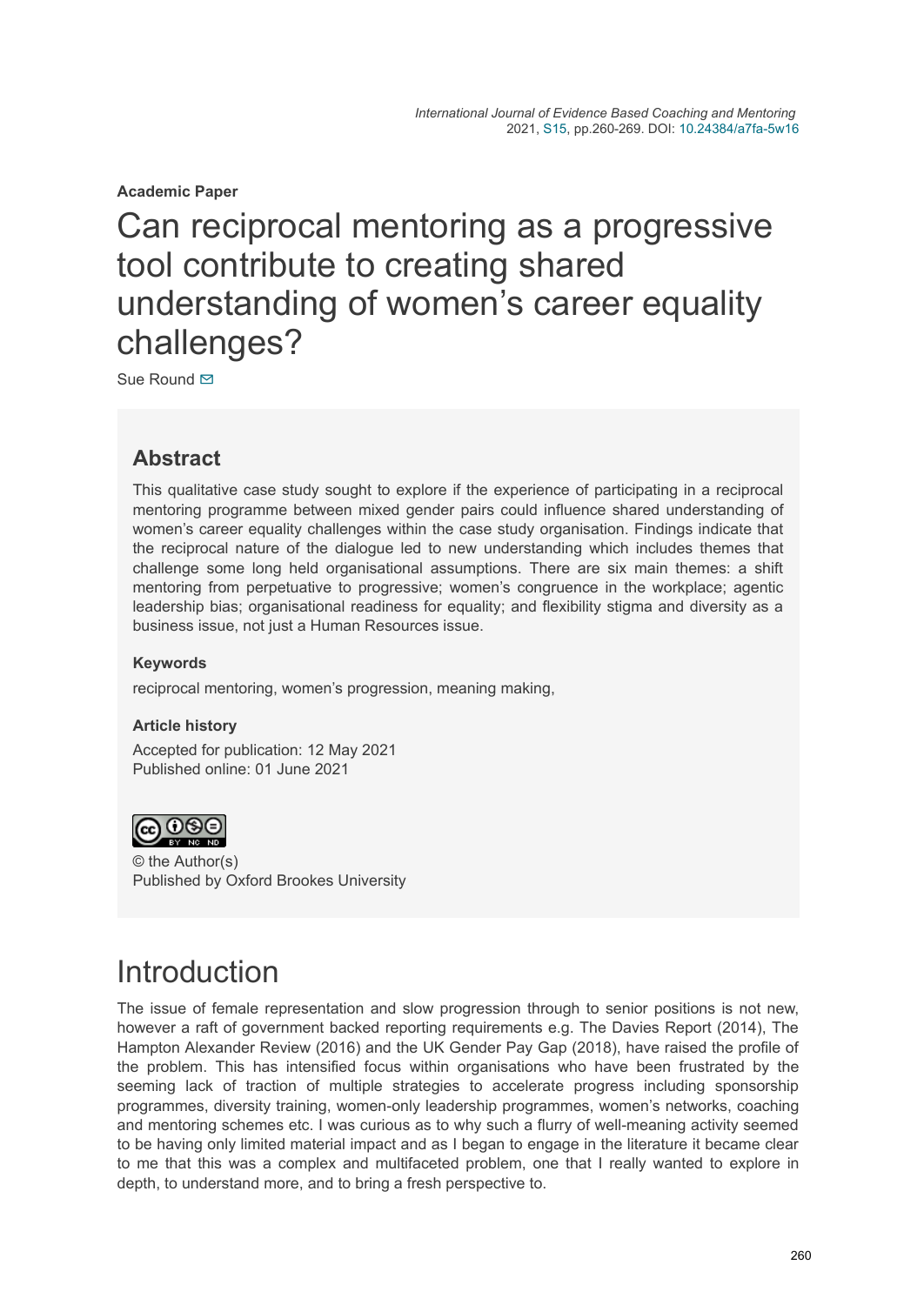The literature consisted of three main strands: Academic; Commercial Publications; and Government Reports. Commercial reports emerge regularly from consultancy firms and are widely read within organisations and have arguably fuelled the initiative industry, Government reports are largely data based and can act as organisational consciences as referenced above. The Academic literature uses data as a starting point, goes much deeper, is questioning and challenging of itself and explores the barriers to change. My exploration began to converge on three key themes. Firstly, the gendered organisation, (Moss Kanter,1977; Acker,1990; Hearn and Collinson,1997) Secondly, second generation bias, (Sturm, 2001; Ely, Ibarra and Kolb, 2011,). Thirdly, women's career equality Kossek et al (2016). These themes seemed to describe a complex landscape from which an interesting dichotomy was emerging which can be summarised as fixing the women or creating organisations fit for women (Wittenberg-Cox, 2013; Ely, Ibarra and Kolb, 2011). A lot of activity thus far had arguably been focussed on the former; women focused initiatives often rooted in helping women to change, to fit in, arguably, to be more like men and with, as demonstrated by the data, limited success.

Several studies have challenged the effectiveness of mentoring and implied that unintentionally it is becoming part of the problem by perpetuating the status quo ( Ely and Meyerson, 2000; McKeen and Bujaki, 2007; De Vries, 2011; Harvey, McIntyre, Heames and Moeller, 2009; Chandler and Kram, 2005; Webb and Eveline, 2006). McKeen and Bujaki (2007, p.218) specifically reviewed gender and mentoring research and concluded that mentoring can be a very powerful process but that currently it 'seems intended to assimilate women into the dominant masculine corporate culture'.

This is dubbed "the godfather approach" Ragins and Verbos (2009, p.92). Hackney and Bock (2000), argue that currently mentoring appears not to address entrenched relationships between male advantage and female disadvantage. Such studies suggest that whilst well intentioned, mentoring in its traditional form can be a contributing factor to the perpetuation of inequality by encouraging women mentees to learn and replicate 'what it takes to get on around here'. This line of reasoning provided me with the springboard for my research into the effectiveness of an emerging form of mentoring: 'Reciprocal Mentoring'. Table 1 frames its position alongside other forms of mentoring.

|                   | <b>Traditional Mentoring</b>              | <b>Reverse Mentoring</b>               | <b>Reciprocal Mentoring</b>          |
|-------------------|-------------------------------------------|----------------------------------------|--------------------------------------|
| <b>Definition</b> | A relationship between a senior member    | A relationship between a senior        | A non-hierarchical relationship      |
|                   | and a junior member of an organisation    | member and a junior member of an       | specifically designed for the dyadic |
|                   | that is created to help the junior member | organisationcreated to help the        | exchange of information and          |
|                   | develop in the organisation (Kram1985).   | senior member learn from the junior    | perspective                          |
|                   |                                           | member                                 |                                      |
| <b>Emphasis</b>   | Supporting career advancement for young   | Technical knowledge and current        | Deepening understanding of each      |
| on                | employees Sharing information about how   | trends for senior executives Often     | other's perspective and sharing      |
|                   | to navigate the organisation General      | focused on specific knowledge or skill | personal experience of a particular  |
|                   | quidance and support                      |                                        | environment                          |
| Role of           | Coaching Acting as a sounding board       | Internet, technology assistance        | Sharing insights Creating mutual     |
| <b>Mentors</b>    | Increasing employee visibility Role       | Knowledge of new tools                 | learning Psychological support       |
|                   | modelling Sponsorship Counselling         |                                        | Being a thinking partner Providing   |
|                   | Sharing organisational history            |                                        | a safe and open space for            |
|                   |                                           |                                        | dialogue                             |
| <b>Best for</b>   | Existing organisational knowledge and     | Technical knowledge of current trends  | A different view of the world        |
| acquiring         | career advice Visibility and access to    | and cross-cultural global              | Deeper understanding of another's    |
|                   | networks Support for advancement          | perspectives. Cross generational       | point of view Increased              |
|                   |                                           | relationships                          | organisational knowledge             |

**Table 1: Adapted from a comparison of types of mentoring summarised from Harvey, McIntrye, Heames, & Moeller, (2009)**

In summary, reciprocal mentoring seeks to create the exchange of perspectives and mutual learning through participating in non-hierarchal dyads. I wanted to explore what impact this process could have on understanding women's career equality.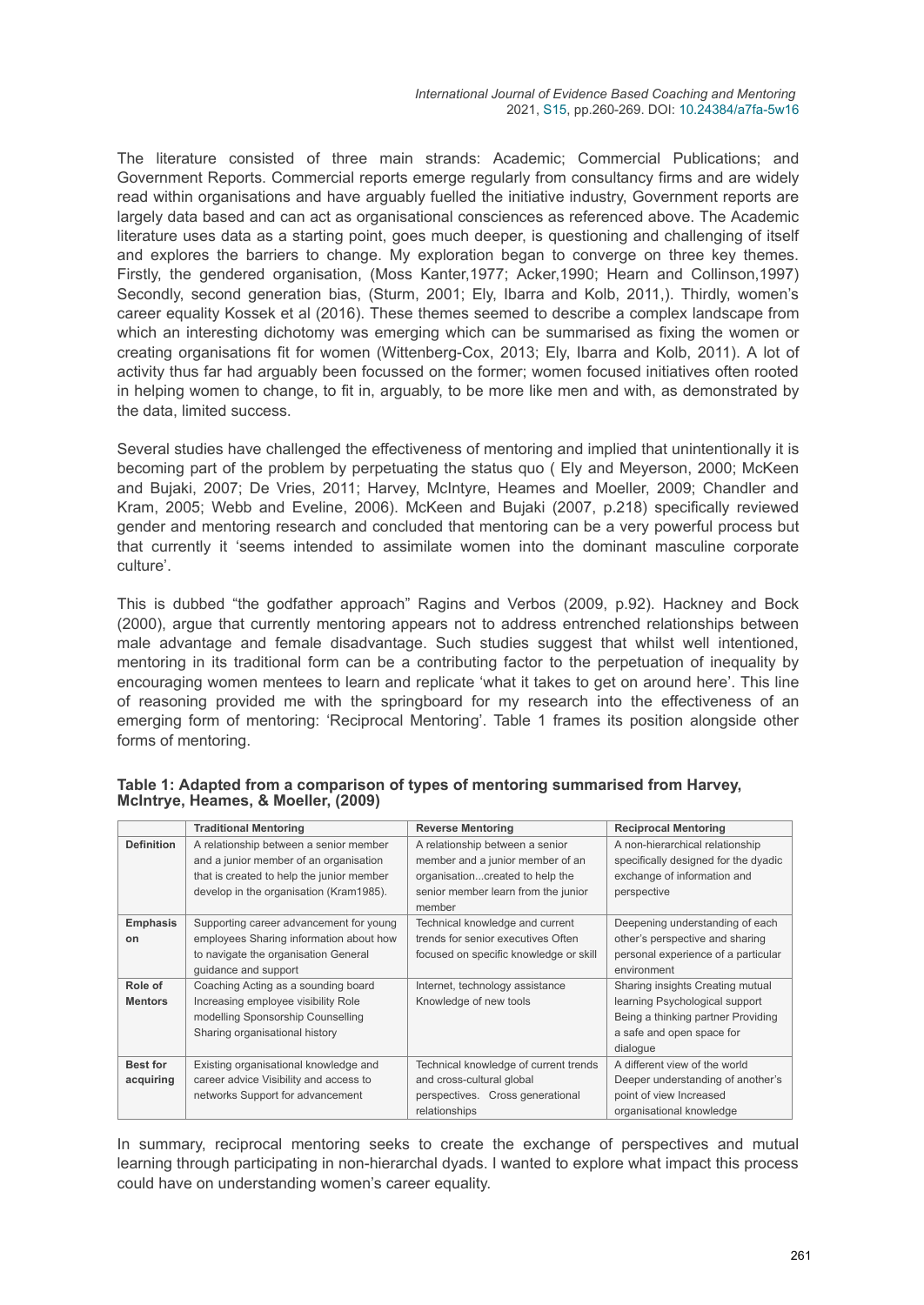In the next section I will describe the methodology deployed, this will be followed by a discussion of the key findings and finally I will end this article with my conclusions in terms of the implications for mentoring.

# Methodology

Table 1 differentiates reciprocal mentoring from its better-known cousins and highlights its potential to be deployed as a progressive tool to create new understanding. This approach aligns with my Social Constructionist paradigm; my belief that our experiences help to shape our perspective, which in turn creates new understanding and knowledge. I believe discourse with a dialogic mindset between individuals as described by Lawrence et al, (2019), opens minds. My own views have often been shaped by listening to and understanding how others experience the world. For example, whilst working in the retail industry I found that the time spent out of Head Office working alongside store staff offered invaluable insight into what was really needed to upskill staff and enabled me to create more meaningful development programmes as a result.

Taking a qualitative approach, this research explored the participants' felt experiences of the reciprocal mentoring programme and any shifts in understanding and empathy that occurred between mentors.

### **The Research**

I conducted a qualitative case study over the life span of a reciprocal mentoring programme, involving nine mixed gender mentoring pairs. The case study organisation is an engineering multinational which has a strong bias towards technical expertise and experience, particularly in the operational parts of the business which continue to have primacy. It is typical within the industry in terms of gender representation in that it is male dominated, particularly at senior levels, with a standard negative correlation between the level of seniority and the percentage of women.

Semi-structured hour-long interviews were conducted with each of the mentors before the programme to gauge their individual perspectives and experiences. The male mentors were asked questions relating to navigating a successful career in the organisation, what they see as the barriers, their experiences of managing employees' careers, and their perceptions of career equality issues for women. The questions put to the female mentors were similar though nuanced, inquiring about their experiences of developing their careers in a male-dominated environment. After the reciprocal mentoring sessions had taken place, all participants were interviewed individually again. The second round of interviews were specifically designed to identify any shift in their understanding of women's career equality issues created through participating in the reciprocal mentoring programme. The female mentors were all in middle management roles and the male mentors were all senior managers.

The transcriptions of the interviews were then analysed using Thematic Analysis. This methodology is described by Braun and Clarke (2013, p.175) as "a method for identifying themes and patterns of meaning across a data set." I followed the steps they recommend as laid out in Table 2 below: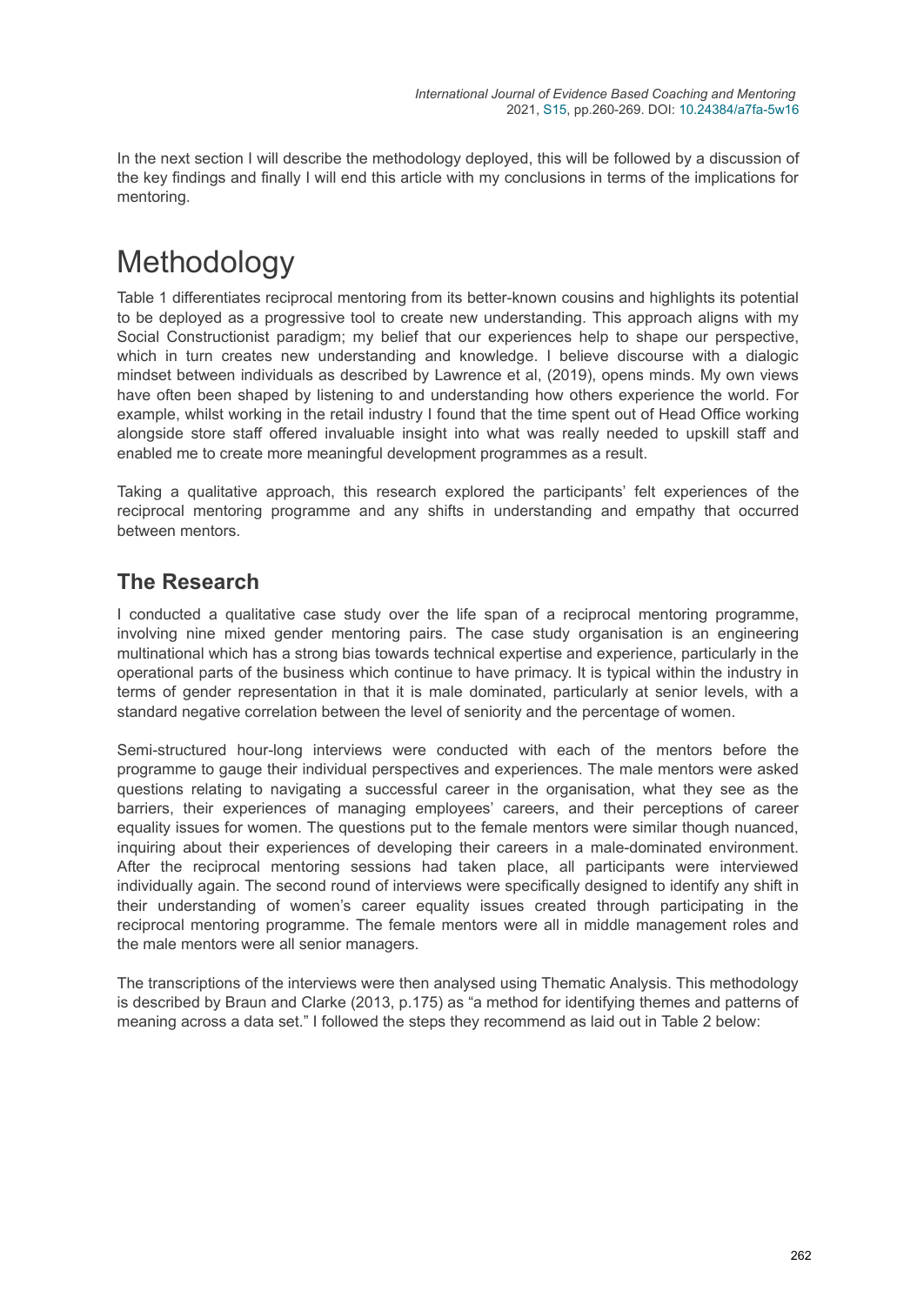#### **Table 2: Phases of Thematic Analysis. The Phases of Thematic Analysis applied to this case study augmented from Braun and Clarke, (2006, p. 87)**

| Phase                                              | Description of<br>process                                                                                                                                                     | Application in this study                                                                                                                                                                                                                                                                                                                                                                                                                                                                                                                                           |
|----------------------------------------------------|-------------------------------------------------------------------------------------------------------------------------------------------------------------------------------|---------------------------------------------------------------------------------------------------------------------------------------------------------------------------------------------------------------------------------------------------------------------------------------------------------------------------------------------------------------------------------------------------------------------------------------------------------------------------------------------------------------------------------------------------------------------|
| 1.<br>Familiarising<br>yourself with<br>your data. | Transcribing the data (if<br>necessary) reading and<br>re-reading the data and<br>noting down initial<br>ideas.                                                               | Reading and re-reading through the verbatim notes from the interviews and focus group, in<br>order to immerse myself in the data and absorb the tone and spirit of the dialogue. Then<br>highlighting key words and phrases. On a third reading breaking down initial observations and<br>reflections under the headings of the four questions, using different coloured sets of post-it<br>notes to differentiate between the questions. Throughout this process I reflected on the<br>conversations and how they had felt at the time.                            |
| 2.<br>Generating<br>initial codes.                 | Coding interesting<br>features of the data in<br>a systematic fashion<br>across the entire data<br>set, collating data<br>relevant to each code.                              | I searched for repeated words or phrases and in some cases the interpretation of words and<br>began to create codes of what appeared interesting. I reflected on what was said and any<br>associated meaning that emerged. I explored commonality amongst the participating women<br>and amongst the participating men noting what, if anything, flowed across genders. I then<br>created some initial codes. I was conscious and careful not to skim over comments and<br>ensure that I absorbed the full richness to minimise the loss of context Bryman, (2001). |
| 3.<br>Searching<br>for themes.                     | Collating codes into<br>potential themes,<br>gathering all data<br>relevant to each<br>individual theme.                                                                      | I then looked across all the codes to identify any emerging themes. I created theme maps<br>and moved codes between them, with the aim of capturing anything important in relation to<br>the overall research question explained in the Methodology section.                                                                                                                                                                                                                                                                                                        |
| 4.<br>Reviewing<br>themes.                         | Checking if the themes<br>work in relation to the<br>coded extracts (level 1)<br>and the entire data set<br>(level 2) generating a<br>thematic of the<br>analysis.            | I then identified themes and assessed which had enough data to justify being a theme. This<br>led to some refinement of themes. During this phase, whilst the initial codes had created the<br>foundations for themes, I re-read the transcripts and reflected again on the tone of the<br>conversations to ensure I incorporated anything that may have got lost in the process.                                                                                                                                                                                   |
| 5.<br>Defining and<br>naming<br>themes.            | Ongoing analysis to<br>refine the specifics of<br>each theme, and the<br>overall story the<br>analysis tells,<br>generating clear<br>definitions and names<br>for each theme. | I then interrogated each draft theme to ensure I had extracted the meaning within it. Having<br>satisfied myself that I had found the essence of each theme I was able to name them.                                                                                                                                                                                                                                                                                                                                                                                |
| 6.<br>Producing<br>the report.                     | Selecting compelling<br>extract examples<br>relating the analysis to<br>the research question<br>and literature.<br>producing a scholarly<br>report of the analysis.          | Telling the story of my research, bringing it all together using analysis of the themes as the<br>architecture.                                                                                                                                                                                                                                                                                                                                                                                                                                                     |

# Findings and Implications

Having completed the steps in table 2 above I was able to consolidate my major findings which are summarised in figure 1 below: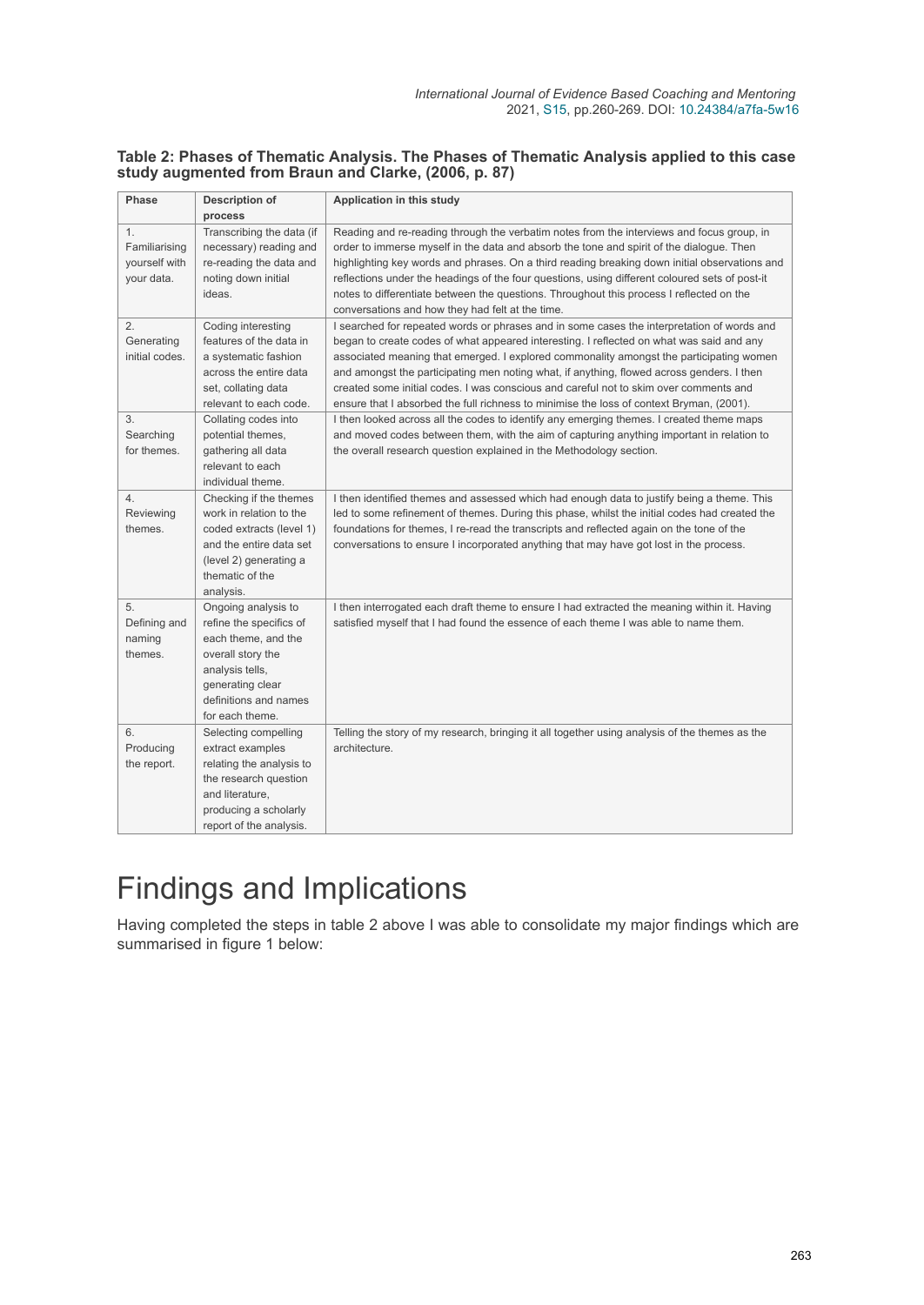**Figure 1: summary of major findings.** 



The findings contribute to knowledge in two important ways: new understanding of women's career equality challenges; and the role of reciprocal mentoring in the wider mentoring context. These are explored in more detail below. I then conclude with a point of view on the implications for mentoring practice.

### **New understanding of career equality challenges**

There were 5 areas of new understanding that emerged for the mentors; whilst not all are entirely new concepts, they were new to the mentors and provided fresh insight into the case study organisation.

#### **1. Women's Congruence in the workplace**

The concept of congruence seemed significant for both groups of mentors. The female mentors reported to have been really surprised to have learned through the dialogue that they could be themselves and be valued. Throughout the pre-programme interviews these women had described how they felt under pressure to create a "work version" of themselves to fit in and succeed. This experience was both uncomfortable and tiring for them and the possibility that this was not necessary, in fact probably not appreciated, was both enlightening and liberating for them. This seemed to challenge the concept of the double-bind as articulated by Ibarra, Ely and Kolb (2013) which suggest women are either too "female" (incompetent) or too "male" (unlikeable and incongruent) and potentially offers a way through the dilemma they expressed. I am left questioning if it is perhaps the lack of congruence that is getting in the way for some women, which manifests as the adoption of a persona born out of a misconception of what was required. This seemed to resonate with the male mentors some of whom expressed a discomfort with a style adopted by women in the workplace which seemed incongruent with their experience of women outside of the workplace. They often referred to their wives, sisters, daughters and mothers through the post programme interviews in particular. This seemed to provide a useful reference point for their reflections.

For some of the female mentors the issue of self-doubt was raised particularly in the preprogramme interviews and I would suggest talking about this with a male mentor evolved both theirs and their mentors' thinking towards the realisation that it is more than good enough to be themselves. The findings have revealed that the female mentors in this study are struggling with being themselves and feeling as though they need to be adopting a persona, which they find tiring and unrewarding. The male mentors were experiencing an uncomfortable incongruence which was not based on women not being "womanly" but on them not being themselves. It would be interesting to explore this in other contexts to understand if there is a correlation between the ability to be congruent and progression for women.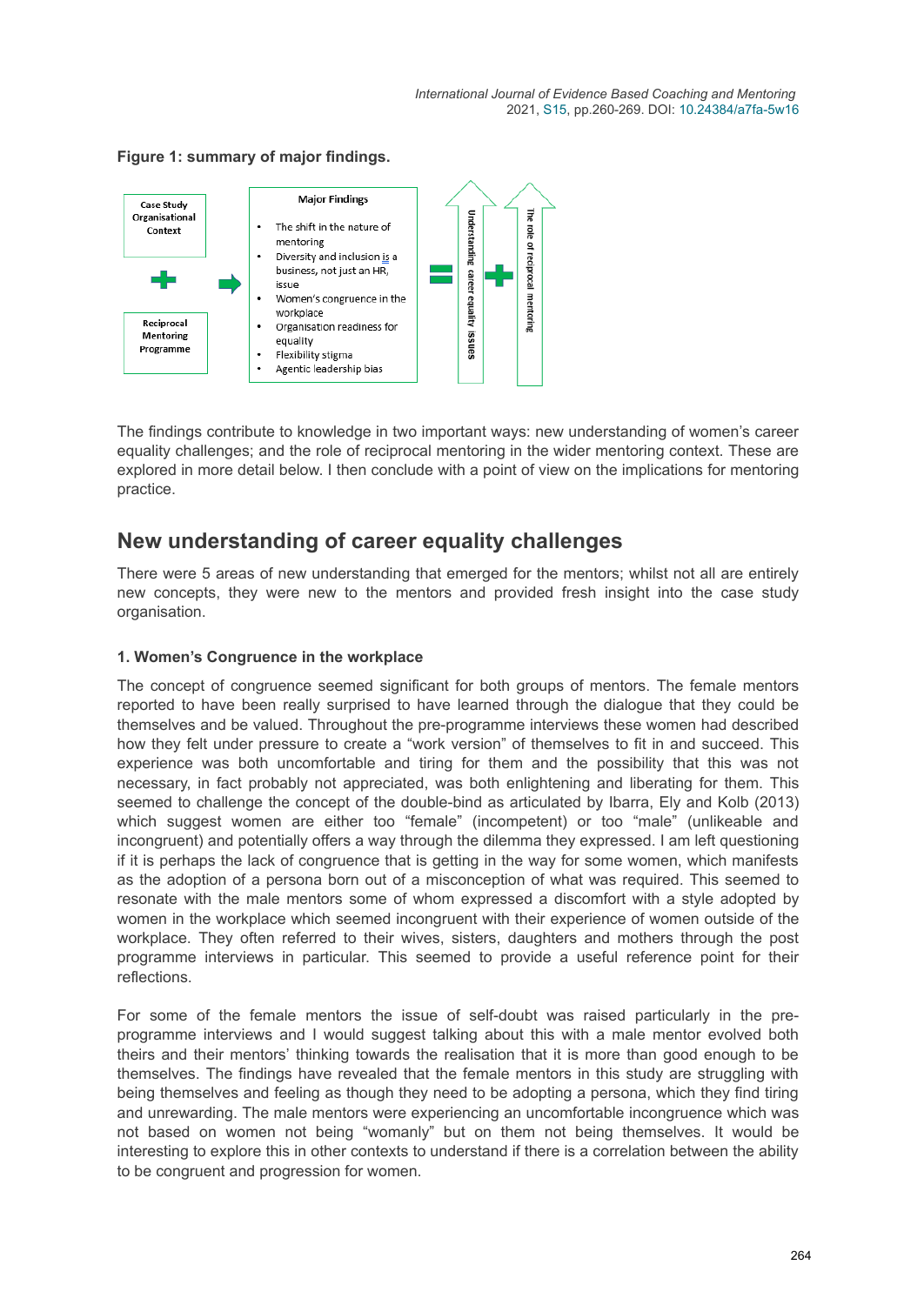#### **2. Agentic leadership bias**

During the research, a shared realisation across the mentor groups began to emerge. Whilst women's career equality seemed imbalanced within the case study organisation, a preference for a certain personality type at senior levels was having a bigger impact on diversity than gender bias. The Insights Discovery model Benton( 2008) was frequently mentioned in my analysis, it is widely used within the case study organisation and has cultural traction. The model uses colours to differentiate personality styles, and red dominates within the senior executive leadership cadre. The underpinning characteristics of the red profile align well with the concept of agentic behaviours identified by Schuh, (2014); Eagly and Karau (2002) and hegemonic masculinity as described by Connell, (2005). Through their reflections some of the mentors of both genders were able to recognise under-representation of other types and thus the opportunity for proactively constructing more diverse teams incorporating style.

These suggestions reminded me of The nine Belbin team roles, Kidd and Belbin, (2012). This research demonstrated that the most successful teams were constructed of diverse individuals, with a balance of skills, intellect and personality. The "flaws of the Apollo team" identified during Belbin's research at Henley highlighted the risks associated with team homogeneity. This approach to diversity seems to have fallen out of favour in modern organisations, as the conversation has shifted towards the outward symbols of difference e.g. gender and ethnicity.

#### **3. Organisational readiness for career equality**

As I reflected on the above theme, I became curious as to why one such personality would be so highly regarded and almost exclusively present and thriving at senior levels in the case study organisation. The connection with colours expressing human development led me to explore Spiral Dynamics, which was initiated by Professor Clare Graves in the 1960s and developed into its current form by two of his students, Don Beck and Chris Cowan (Beck and Cowan, 2006). Their work resulted in a hierarchical model of eight levels (each describing a world view or meme, these world views can manifest themselves on an individual or a societal (organisational) level.

According to Beck and Cowan's (2006) explanation, unless an organisation moves beyond orange (enterprise) level and into the green (communitarian) level it is difficult for the concept of equality to gain traction. Arguably the business case for diversity would need to be compelling and unambiguous to mitigate for such underpinning drivers. I suggest understanding organisational readiness to embrace equality through an assessment of meme level would be useful for other organisations. This could enable organisations to better develop their diversity strategies and effectively target their interventions, as the data currently suggests that they generally result in limited progress. The case study organisation is at a critical transition point, I would argue moving towards the green meme and I have observed concurrently becoming much more open to the equality discussion.

#### **4. Flexibility stigma**

Whilst flexible working policies emerged strongly from both groups of mentors as a potential enabler of women's career equality, so did an associated stigma. The consequence of this as described was that men avoided participating in flexible schemes and the practice remained associated with women and a lack of commitment. The received wisdom within organisations appears to be that flexible working is a key driver of progress, what seemed to emerge here was that it could also have unintended negative consequences. This insight led me to explore the academic literature on the influence of flexible working on women's careers which highlights some risks :( Kossek, Su and Wu, 2017; Stone and Hernandez,2013; Williams, Blair and Bergdahl,2013; Hakim, 2006). . It would be interesting to survey populations across other organisations and sectors confidentially to inquire how flexible working is being experienced, including uptake, breakdown between genders, any associated stigma and consequences. Data is beginning to emerge on the impact of home working and home-schooling pressures on women's careers during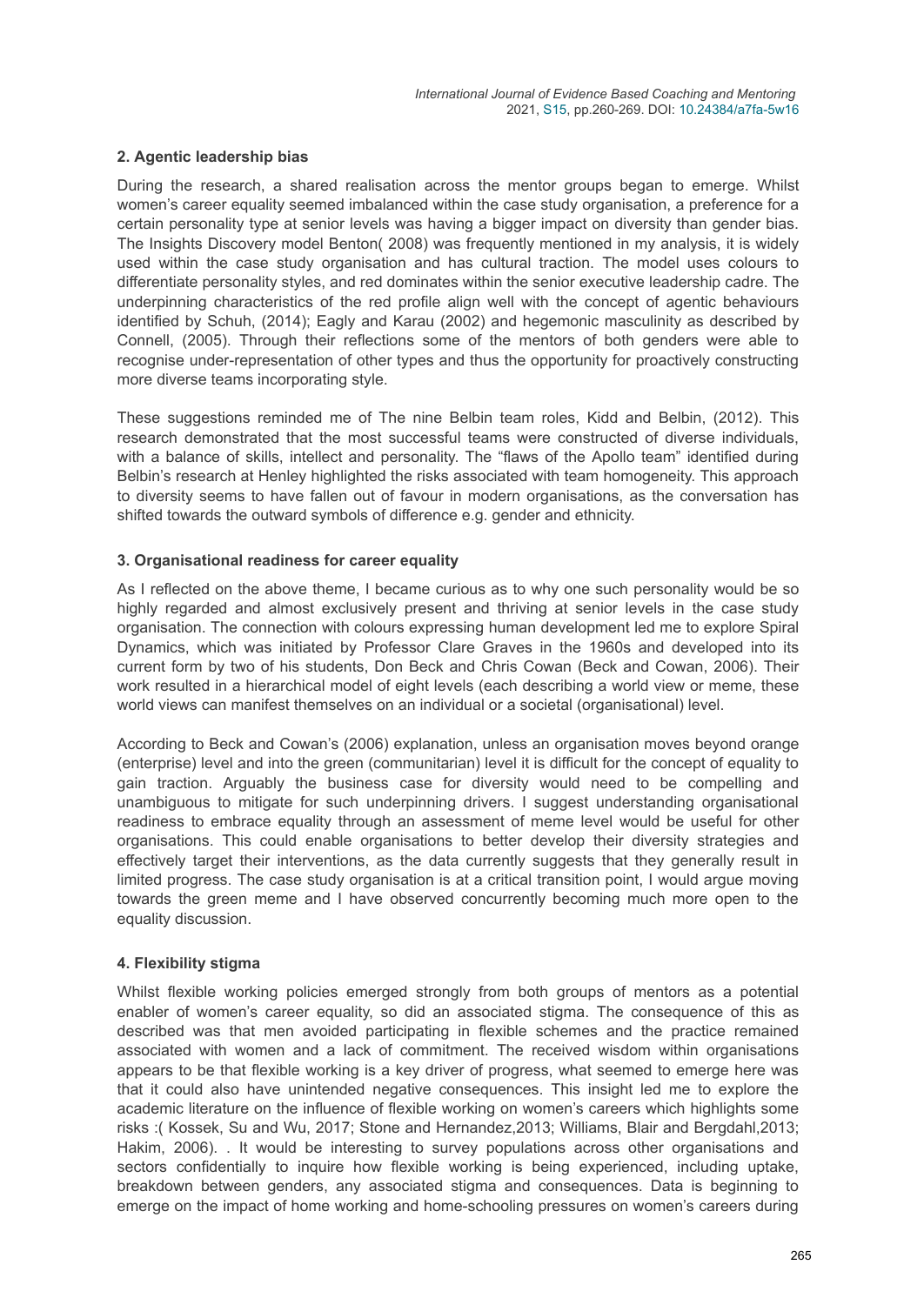COVID -19. I would suggest that there is an opportunity for organisations to pay close attention to stigma and any other unintended consequences of flexibility as they explore their post pandemic working policies.

#### **5. Diversity and inclusion is a business, not just an HR, issue**

The findings reveal that, Diversity and Inclusion is very much seen as the responsibility of HR to drive. This appears in the case study organisation to be getting in the way of progress for two reasons. Firstly, that diversity was viewed as a moral rather than a business issue and, secondly, that the HR teams, as seen by their clients, were lacking the confidence or permission to hold the business to account in the discharge of organisational HR policies and processes. This point is raised by Wittenberg-Cox (2013, pg. 109) who argues that one of the consequences of 'diversity' being seen as the responsibility of HR departments and not seen as a business priority, is that it impedes progress. In my conversations with the male mentors, I observed that some of them, even though they were very senior leaders, had an expectation that HR were predominately responsible for creating the environment for career equality. Through their dialogue, for some of the mentors, there was an emerging recognition of the role they as senior leaders had to play. This concept of dual responsibility was discussed by Childs (2005, pg. 73) who references that "Workforce diversity cannot be delegated; it must be a partnership. Although the HR team plays the key staff role, total delegation from the top, without active involvement, is a recipe for failure."

### **The Role of Reciprocal Mentoring**

#### **Enabling a shift in perspective**

As articulated in Table 1, 'Reciprocal Mentoring' is positioned differently from other forms of mentoring, with the principle of mutual exchange at its heart. As a social constructionist, I believe that our experiences help to shape our perspective and create new understanding and knowledge. In addition to an insight into women's career equality, I was interested in "the affect" Burr (2015, p. 225) (the felt experience and any associated empathy) of the mentoring process set without hierarchy. Tables 3 and 4 below summarise the shift in perspective in the mentors that I observed over the life of the mentoring relationship.

| Female mentors before the reciprocal mentoring programme           | Female mentors after the reciprocal mentoring programme |
|--------------------------------------------------------------------|---------------------------------------------------------|
| Feeling like victims                                               | Better informed, braver                                 |
| Sense of helplessness- they could not control their circumstances  | More ownership for their own issues and empowerment     |
| Cornered - there was no way out                                    | More in control and more supported                      |
| Lacking Choice- and that they should be grateful for opportunities | Prepared to be more demanding                           |
| Ignored - as though their views and opinions did not matter        | Better understood and listened to                       |
| Limited – the amount of influence they had was finite              | More confident about speaking up                        |
| Incongruent – as though they didn't belong                         | Less different. less isolated                           |

#### **Table 3: Female mentors' perspective during reciprocal mentoring programme**

#### **Table 4: Male Mentors' perspective during reciprocal mentoring programme**

| Male mentors before the reciprocal mentoring             | Male mentors after the reciprocal mentoring programme                        |  |
|----------------------------------------------------------|------------------------------------------------------------------------------|--|
| programme                                                |                                                                              |  |
| On message - with a clear, collective view of the world  | Reflective and less sure of their position                                   |  |
| Guarded and wary of saying the wrong thing. Slightly     | Empathetic and motivated to understand more                                  |  |
| defensive                                                |                                                                              |  |
| Indulgent – duty bound to engage as part of their senior | Attentive and interested                                                     |  |
| responsibilities                                         |                                                                              |  |
| Confident that all the right things were happening       | Embarrassed at how little they knew and slightly quilty at the part they are |  |
|                                                          | playing unwittingly                                                          |  |
| Polished and professional (informed and in control)      | Less certain and more human                                                  |  |
| Slightly fatigued by the topic                           | Open-minded and inquisitive                                                  |  |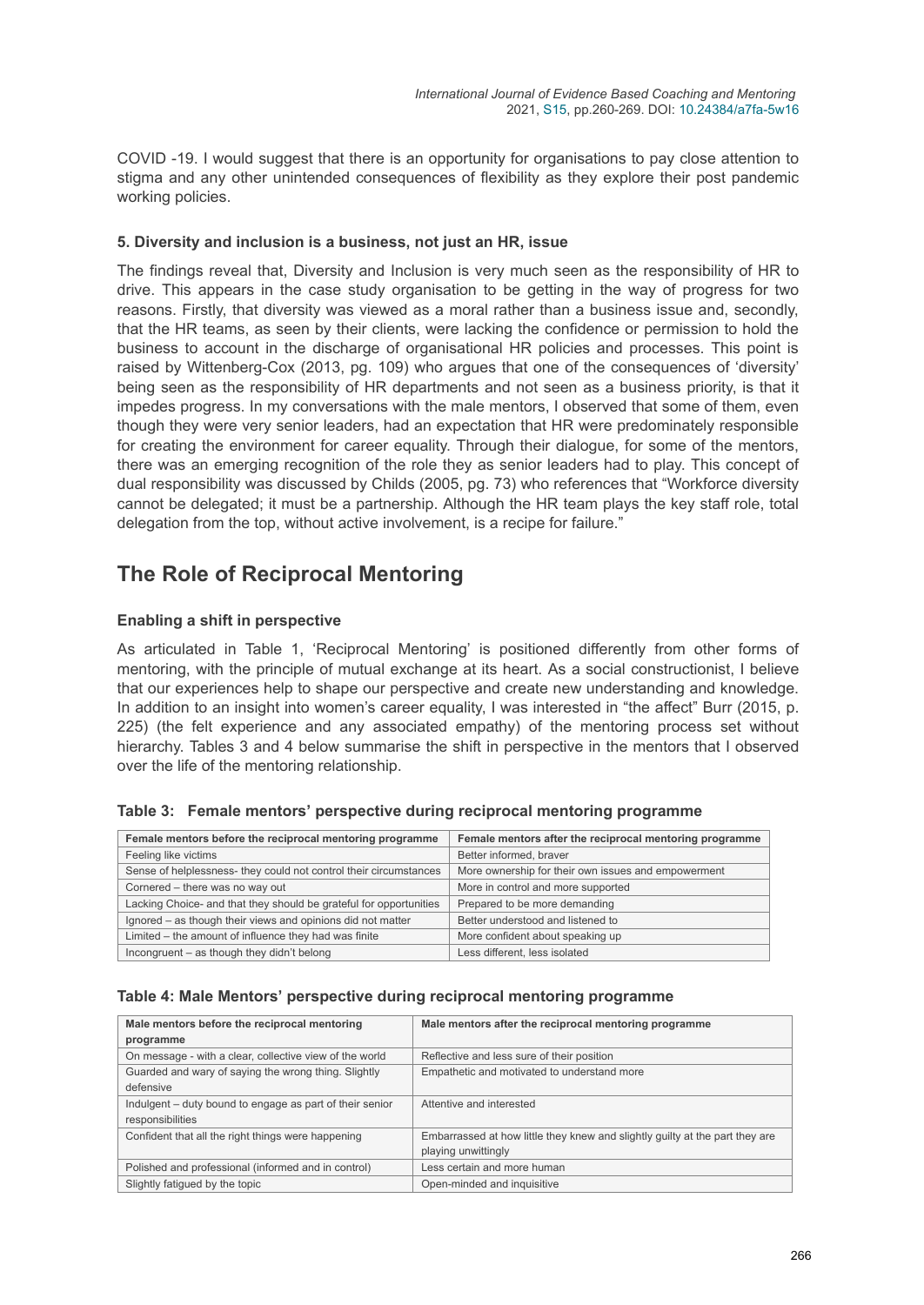In addition to the significant shifts outlined in Tables 3 and 4, both groups seemed more relaxed after the programme had completed, less corporate and more human. This surprised me and led me to reflect on the power of open dialogue. However, it is worth noting that the reciprocal mentors were volunteers drawn from a programme running within the case study organisation which arguably meant that they were predisposed to contributing, with some underlying curiosity.

The results of this study indicate that reciprocal mentoring might have broader application in other contexts where there is a desire to create shared understanding between diverse groups. There are many areas where difference is held as a barrier, rather than an opportunity to learn, for example in respect of: age, nationality, race, gender, sexuality.

#### **Implications for Mentoring practice.**

Traditional mentoring is widely practiced, reverse mentoring has emerged and is gaining traction as a progressive step with an opportunity to shift the flow of learning.

Reciprocal Mentoring is an emerging form, as described in Table 1, and could provide further evolution through its differentiating, prescribed mutuality of dialogue.

As mentoring practice evolves, highlighting the purpose, desired attributes, the process involved and the application of different types of mentoring could, I believe, enable more effective targeting of mentoring interventions. This is set out further in Table 5. This in turn could enhance the value gained for those participating, enabling mentors and interventions to be targeted to meet specific objectives.

| <b>TWATER TO ANTIQUE AND THE CONTRACTED AND THE CONTRACT OF A TIME OF A TIME IN A TIME OF A TIME OF A TIME IN A T</b><br>Moeller, (2009). |                              |                          |                             |
|-------------------------------------------------------------------------------------------------------------------------------------------|------------------------------|--------------------------|-----------------------------|
|                                                                                                                                           | <b>Traditional Mentoring</b> | <b>Reverse Mentoring</b> | <b>Reciprocal Mentoring</b> |
|                                                                                                                                           |                              |                          |                             |

**Table 5: Distinctive mentoring definitions, extended from Harvey, McIntrye, Heames, &**

|                   | Traditional Mentoring           | <b>Reverse Mentoring</b>                 | Reciprocal Mentoring                 |
|-------------------|---------------------------------|------------------------------------------|--------------------------------------|
| <b>Definition</b> | A more senior person, quiding   | A more junior person imparting           | Non-hierarchical pairs engaged in    |
|                   | and supporting a more junior    | knowledge and skills to a more senior    | mutual exchange                      |
|                   | person                          | person                                   |                                      |
| Purpose           | Imparting advice, making        | Keeping senior managers up to date with  | To share perspectives and create     |
|                   | recommendations, acting as a    | new concepts and technologies and in     | understanding between diverse        |
|                   | sounding board                  | touch with emerging generations          | populations                          |
| Process           | Demarcation of roles: mentor    | Demarcation of roles, though             | Equality of roles. Both participants |
|                   | talks and the mentee listens.   | hierarchically reversed, mentor learning | talking and listening underpinned by |
|                   | Underpinned by the premise that | from mentee with a defined outcome of    | the premise that both will learn     |
|                   | the mentor knows best           | knowledge or skill transfer              | perspective from each other          |
| <b>Attributes</b> | Experience, wisdom, patience, a | Willingness to share expertise and a     | Dialogic mindset, openness to new    |
| needed            | desire to help                  | desire to learn                          | perspectives                         |
| from              |                                 |                                          |                                      |
| participants      |                                 |                                          |                                      |

Adopting this framework when devising mentoring programmes, including the selection of participants according to their needs and attributes could help to elevate mentoring further as a professional discipline and practice.

## References

Acker, J. (1990) 'Hierarchies, Jobs, Bodies: A Theory of Gendered Organizations', *Gender & Society*, 4, pp.139-158. DOI: [10.1177/089124390004002002](https://doi.org/10.1177/089124390004002002).

Beck, D. and Cowan, C.C. (2006) *Spiral dynamics: mastering values, leadership, and change*. Oxford: Blackwell.

Braun, V. and Clarke, V. (2013) *Successful qualitative research: a practical guide for beginners*. Sage.

Bryman, A. (1998) *Quantity and Quality in Social Research*. New York: Routledge.

Burr, V. (2015) 'Social Constructionism', in *The International Encyclopaedia of the Social and Behavioural Sciences*.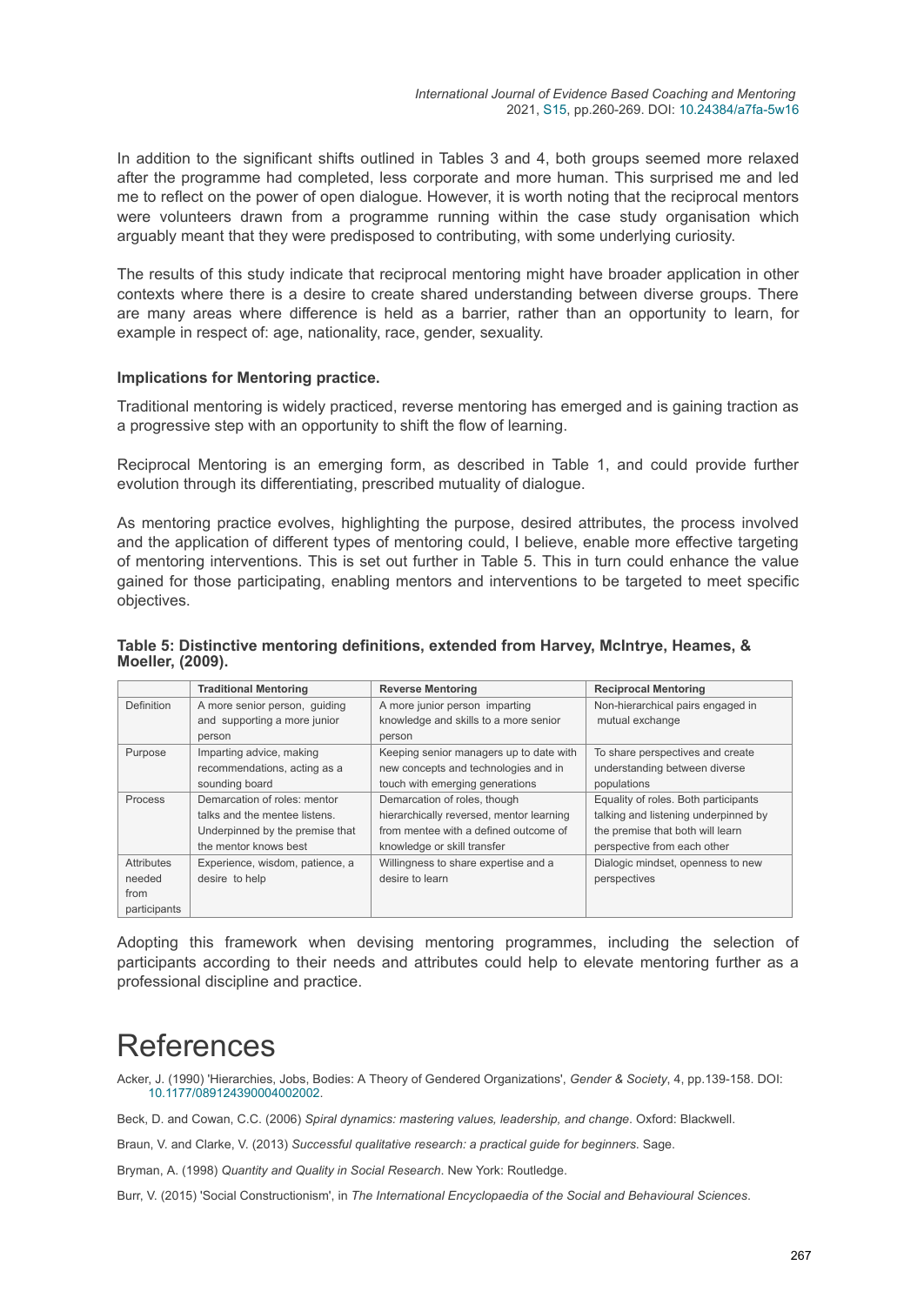- Chandler, D.E. and Kram, K.E. (2005) 'Mentoring and Developmental Networks in the New Career Context', in Gunz, H. and Peiper, M. (eds.) *Handbook of Career Studies*. Thousand Oaks, CA: Sage, pp.548-566.
- Childs Jr, J.T.T. (2005) 'Managing Workforce Diversity at Ibm: A Global Hr Topic That Has Arrived', *Human Resource Management*, 44(1), pp.73-77. DOI: [10.1002/hrm.20042.](https://doi.org/10.1002/hrm.20042)
- Connell, R.W. and Messerschmidt, J.W. (2005) 'Hegemonic Masculinity', *Gender & Society*, 19, pp.829-859. DOI: [10.1177/0891243205278639](https://doi.org/10.1177/0891243205278639).
- Davies, M. (2011) *Women on Boards: Review, Department of Business, Innovation and Skills*. Available at: [https://www.gov.uk/government/uploads/system/uploads/attachment\\_data/file/31480/11-745-women-on-boards.pdf.](https://www.gov.uk/government/uploads/system/uploads/attachment_data/file/31480/11-745-women-on-boards.pdf)
- de Vries, J. (2011) *Mentoring for Change*. Melbourne, Victoria: Universities Australia Executive Women & the LH Martin Institute for Higher Education Leadership and Management.
- Eagly, A.H. and Karau, S.J. (2002) 'Role congruity theory of prejudice towards female leaders', *Psychology Review*, 109, pp.573-598. DOI: [10.1037/0033-295x.109.3.573.](https://doi.org/10.1037/0033-295x.109.3.573)
- Ely, R.J., Ibarra, H. and Kolb, D.M. (2011) 'Taking gender into account: Theory and design for women's leadership development programs', *Academy of Management Learning and Education*, 10(3). DOI: [10.5465/amle.2010.0046.](https://doi.org/10.5465/amle.2010.0046)
- Ely, R.J. and Meyerson, D.E. (2000) 'Theories of gender in organizations: A new approach to organizational analysis and change', *Research in Organizational Behavior*, 22. DOI: [10.1016/S0191-3085\(00\)22004-2.](https://doi.org/10.1016/S0191-3085(00)22004-2)
- Ely, R.J. and Meyerson, D.E. (2010) 'An organizational approach to undoing gender: The unlikely case of offshore oil platforms', *Research in Organizational Behavior*, 30. DOI: [10.1016/j.riob.2010.09.002](https://doi.org/10.1016/j.riob.2010.09.002).
- Hakim, C. (2005) 'Sex differences in work-life balance goals', in Houston, D. (eds.) *Work-Life Balance in the Twenty-First Century*. London: Palgrave Macmillan.
- Harvey, M., McIntyre, N., Heames, J.T. and Moeller, M. (2009) 'Mentoring global female managers in the global marketplace: traditional, reverse, and reciprocal mentoring', *The International Journal of Human Resource Management*, 20(6), pp.1344-1361. DOI: [10.1080/09585190902909863.](https://doi.org/10.1080/09585190902909863)
- Hearn, J. and Collinson, D.L. (1998) 'Men, Masculinities, Managements and Organisational Culture', *German Journal of Human Resource Management*, pp.210-222. DOI: [10.1177/239700229801200205.](https://doi.org/10.1177/239700229801200205)
- Hampton, A. and Alexander, H. (2016) *Hampton-Alexander Review: FTSE Women Leaders*. Available at: [https://30percentclub.org/assets/uploads/UK/Third\\_Party\\_Reports/Hampton\\_Alexander\\_Review\\_Paper\\_Nov\\_2016.pdf](https://30percentclub.org/assets/uploads/UK/Third_Party_Reports/Hampton_Alexander_Review_Paper_Nov_2016.pdf) .
- Benton, S., van Erkom Schurink, C. and Desson, S. (2008) *An Overview of the Development, Validity and Reliability of the English Version 3.0 of the Insights Discovery Evaluator*. Westminster: University of Westminster. Available at: <http://inside-inspiration.com.au/factsheets/insights-discovery-evaluator-validity-and-reliability-overview.pdf>.

Ibarra, H., Ely, R. and Kolb, D. (2013) 'Women rising: The unseen barriers', *Harvard Business Review* .

- Kanter, R.M. (1977) *Men and women of the corporation*. New York: Basic Books.
- Kidd, J.B. and Belbin, R.M. (1982) 'Review: Management Teams -- Why They Succeed or Fail', *The Journal of the Operational Research Society* , 33(4), pp.392-393. DOI: [10.2307/2581652.](https://doi.org/10.2307/2581652)
- Kossek, E.E., Su, R. and Wu, L. (2017) '"Opting Out" or "Pushed Out"? Integrating Perspectives on Women's Career Equality for Gender Inclusion and Interventions', *Journal of Management*, 43, pp.228-254. DOI: [10.1177/0149206316671582](https://doi.org/10.1177/0149206316671582).

Lawrence, P., Hill, S., Priestland, A. and et al, (2019) *The Tao of Dialogue*. Routledge.

- McKeen, C. and Bujaki, M. (2007) 'Gender and Mentoring', in Ragins, B.R. and Kram, K.E. (eds.) *The Handbook of Mentoring at Work: Theory, Research, and Practice*. Los Angeles: Sage, pp.197-222.
- Ragins, B.R. and Kram, K.E. (eds.) (2007) *The Handbook of Mentoring at Work: Theory, Research, and Practice*. Thousand Oaks, CA: Sage.
- Ragins, B.R. and Verbos, A.K. (2007) 'Positive Relationships in Action: Relational Mentoring and Mentoring Schemes in the Workplace', in Dutton, J.E. and Ragins, B.R. (eds.) *Exploring positive relationships at work: Building a theoretical and research foundation*. Lawrence Erlbaum Associates Publishers. LEA's organization and management series, pp.91- 116.
- Schuh, S.C., Hernandez Bark, A.S., Van Quaquebeke, N. and et al, (2014) 'Gender Differences in Leadership Role Occupancy: The Mediating Role of Power Motivation', *Journal of Business Ethics*, 120, pp.363-379. DOI: [10.1007/s10551-013-1663-9](https://doi.org/10.1007/s10551-013-1663-9).
- Stone, P. and Hernandez, L.A. (2013) 'The all-or-nothing workplace: Flexibility stigma and "opting out" among professionalmanagerial women', *Journal of Social Issues*, 69, pp.235-256. DOI: [10.1111/josi.12013.](https://doi.org/10.1111/josi.12013)
- Sturm, S. (2001) 'Second generation employment discrimination: A structural approach', *Columbia Law Review*, 101, pp.458-568. DOI: [10.2307/1123737.](https://doi.org/10.2307/1123737)